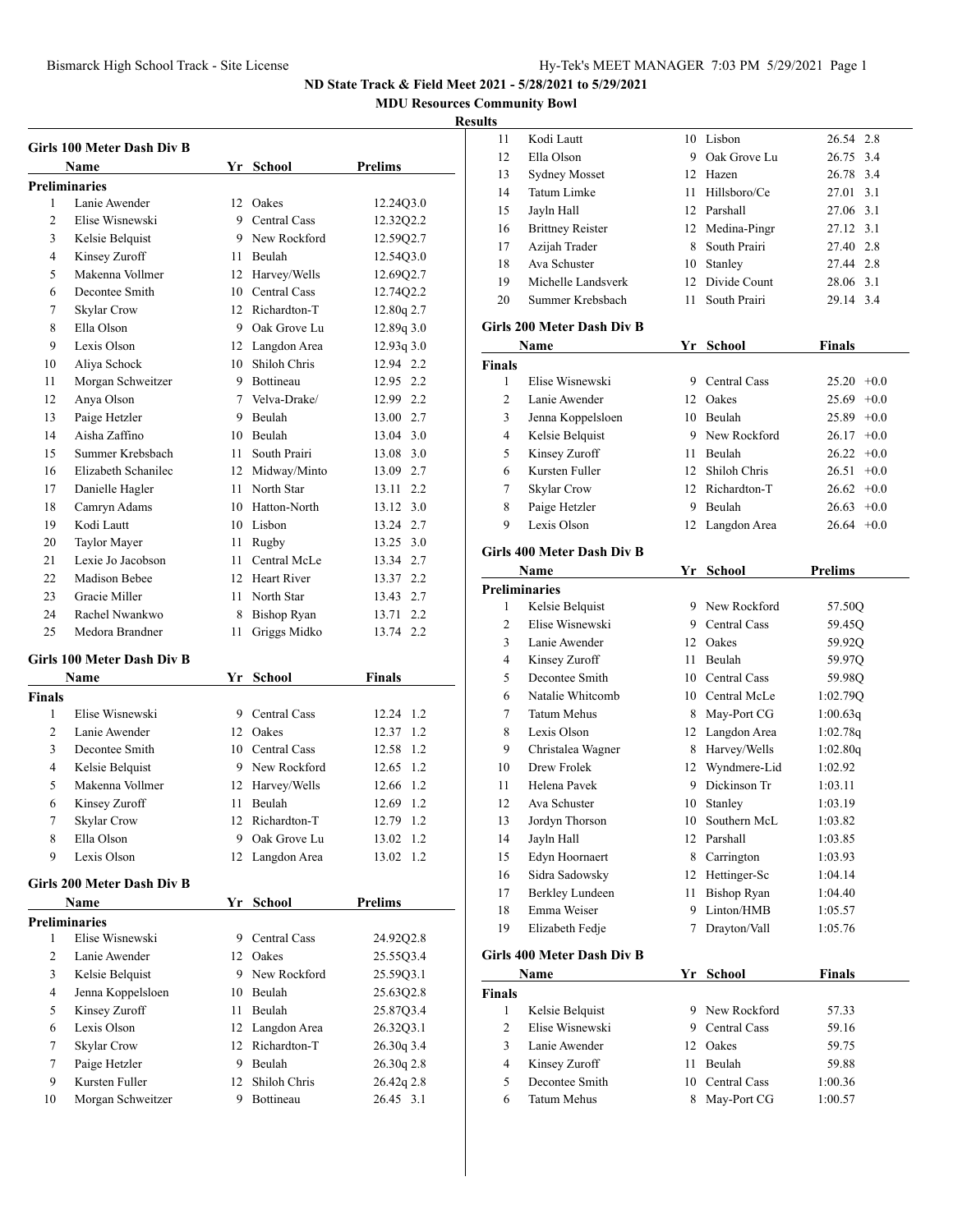**MDU Resources Community Bowl**

# $\frac{\text{Results}}{24}$

|                | Finals  (Girls 400 Meter Dash Div B) |      |                     |               |
|----------------|--------------------------------------|------|---------------------|---------------|
|                | Name                                 |      | Yr School           | <b>Finals</b> |
| 7              | Christalea Wagner                    | 8    | Harvey/Wells        | 1:01.70       |
| 8              | Lexis Olson                          |      | 12 Langdon Area     | 1:01.78       |
| 9              | Natalie Whitcomb                     |      | 10 Central McLe     | 1:01.92       |
|                | Girls 800 Meter Run Div B            |      |                     |               |
|                | Name                                 |      | Yr School           | <b>Finals</b> |
| Finals         |                                      |      |                     |               |
| 1              | Tatum Mehus                          | 8.   | May-Port CG         | 2:20.54       |
| $\overline{c}$ | Drew Frolek                          |      | 12 Wyndmere-Lid     | 2:21.41       |
| 3              | Norah Entzi                          |      | 10 Edgeley/Kulm     | 2:22.27       |
| 4              | Sidra Sadowsky                       |      | 12 Hettinger-Sc     | 2:23.14       |
| 5              | Hannah Westin                        |      | 10 Shiloh Chris     | 2:24.47       |
| 6              | Brynn Hanson                         |      | 7 Des-Lacs Bur      | 2:24.56       |
| 7              | <b>Brooklyn Bartsch</b>              |      | 9 Rugby             | 2:24.56       |
| 8              | Jordyn Thorson                       |      | 10 Southern McL     | 2:25.81       |
| 9              | Quinn Neppl                          |      | 11 Benson Count     | 2:26.07       |
| 10             | Olivia Frolek                        |      | 9 Wyndmere-Lid      | 2:26.49       |
| 11             | Taya Hornberger                      |      | 10 Central McLe     | 2:28.29       |
| 12             | Katie Wilhelmi                       |      | 11 Stanley          | 2:28.45       |
| 13             | Brynn Hyttinen                       | 11 - | Southern McL        | 2:30.83       |
| 14             | Keely Arnston                        |      | 11 Benson Count     | 2:32.27       |
| 15             | Anna Strand                          |      | 11 May-Port CG      | 2:33.84       |
| 16             | Ameerah Rosin                        |      | 9 Grant County      | 2:33.97       |
| 17             | Mashae Miller                        |      | 8 Kenmare/Bowb      | 2:34.56       |
| 18             | Carlee Sieben                        |      | 12 Grafton          | 2:35.15       |
| 19             | Jenna Soine                          |      | 10 Hatton-North     | 2:36.53       |
| 20             | Lilly Bohl                           | 10   | Medina-Pingr        | 2:49.18       |
|                |                                      |      |                     |               |
|                | Girls 1600 Meter Run Div B           |      |                     |               |
|                | <b>Name</b>                          | Yr   | School              | <b>Finals</b> |
| <b>Finals</b>  |                                      |      |                     |               |
| 1              | Hannah Westin                        | 10   | Shiloh Chris        | 5:18.72       |
| 2              | Brooklyn Bartsch                     |      | 9 Rugby             | 5:22.17       |
| 3              | Keely Arnston                        |      | 11 Benson Count     | 5:23.65       |
| 4              | Brynn Hanson                         |      | 7 Des-Lacs Bur      | 5:25.28       |
| 5              | Jenna Soine                          |      | 10 Hatton-North     | 5:25.96       |
| 6              | Ellen Gregoire                       |      | 12 Larimore         | 5:28.06       |
| 7              | Jordyn Thorson                       | 10   | Southern McL        | 5:28.69       |
| 8              | Anna Strand                          | 11   | May-Port CG         | 5:30.44       |
| 9              | Drew Frolek                          | 12   | Wyndmere-Lid        | 5:31.04       |
| 10             | Norah Entzi                          | 10   | Edgeley/Kulm        | 5:31.08       |
| 11             | Peyton Gette                         | 9.   | Kindred             | 5:32.27       |
| 12             | Sidra Sadowsky                       |      | 12 Hettinger-Sc     | 5:35.30       |
| 13             | Olivia Frolek                        | 9    | Wyndmere-Lid        | 5:36.06       |
| 14             | Hannah Senechal                      | 7    | Rugby               | 5:36.79       |
| 15             | Madison Lauf                         | 11   | Des-Lacs Bur        | 5:36.90       |
| 16             | Maycie Talbott                       | 7    | South Prairi        | 5:38.72       |
| 17             | Lexi Huntimer                        |      | 9 Beulah            | 5:38.93       |
| 18             | Annika Stroh                         | 9.   | Sargent Coun        | 5:39.42       |
| 19             | Madison Johnson                      | 9.   | Carrington          | 5:41.28       |
| 20             | Ally Goodmanson                      | 9    | Kindred             | 5:42.09       |
| 21             | Quinn Neppl                          | 11   | <b>Benson Count</b> | 5:43.02       |
| 22             | Mallory Alfson                       | 9    | Hillsboro/Ce        | 5:46.16       |
| 23             | Carlee Sieben                        |      | 12 Grafton          | 5:46.60       |

| 24                   | Mya Meyer                            |                 | 10 Grant County      | 5:47.36        |
|----------------------|--------------------------------------|-----------------|----------------------|----------------|
| 25                   | Kari Patterson                       | 8               | Southern McL         | 5:50.57        |
| 26                   | Grace Rav                            |                 | 7 Grafton            | 5:51.36        |
| 27                   | Emma Wheeling                        |                 | 10 New Town          | 5:53.17        |
| 28                   | Abby Hardersen                       |                 | 8 Killdeer           | 5:56.18        |
| 29                   | Dreah Frolek                         | 11              | Wyndmere-Lid         | 6:24.17        |
|                      | Girls 3200 Meter Run Div B           |                 |                      |                |
|                      | Name                                 |                 | Yr School            | <b>Finals</b>  |
| <b>Finals</b>        |                                      |                 |                      |                |
| 1                    | Brynn Hanson                         |                 | 7 Des-Lacs Bur       | 11:31.35       |
| 2                    | Keely Arnston                        |                 | 11 Benson Count      | 11:34.44       |
| 3                    | Hannah Westin                        |                 | 10 Shiloh Chris      | 11:35.84       |
| 4                    | Jenna Soine                          |                 | 10 Hatton-North      | 11:37.65       |
| 5                    | Ellen Gregoire                       |                 | 12 Larimore          | 11:41.02       |
| 6                    | Hannah Senechal                      |                 | 7 Rugby              | 11:48.92       |
| 7                    | <b>Brooklyn Bartsch</b>              |                 |                      | 11:51.29       |
| 8                    |                                      |                 | 9 Rugby<br>9 Kindred | 11:53.68       |
|                      | Ally Goodmanson<br>Amelia Shepard    |                 | 9 Rugby              | 11:57.80       |
| 9                    |                                      |                 |                      |                |
| 10                   | Kenadie Pazdernik                    |                 | 8 Carrington         | 12:06.09       |
| 11                   | Maycie Talbott                       | $7\overline{ }$ | South Prairi         | 12:06.30       |
| 12                   | Peyton Gette                         |                 | 9 Kindred            | 12:18.32       |
| 13                   | Chloe Heinz                          |                 | 12 New Rockford      | 12:19.08       |
| 14                   | Emma Wheeling                        |                 | 10 New Town          | 12:22.13       |
| 15                   | Carlee Sieben                        |                 | 12 Grafton           | 12:22.25       |
| 16                   | Annika Stroh                         | 9.              | Sargent Coun         | 12:22.53       |
| 17                   | Kari Patterson                       |                 | 8 Southern McL       | 12:22.75       |
| 18                   | Jada Erie                            |                 | 11 Dickinson Tr      | 12:38.43       |
| 19                   | Sophie Olsonawski                    |                 | 9 Mott/Regent-       | 12:52.59       |
| 20                   | Emery Holland                        |                 | 8 Central Cass       | 12:53.25       |
| 21                   | Ruby Nasset                          |                 | 7 Mott/Regent-       | 12:57.42       |
| 22                   | Paige Goodsell                       | 11              | Midway/Minto         | 12:58.70       |
| 23                   | Baylee Lura                          | 10              | Carrington           | 13:07.68       |
|                      | <b>Girls 100 Meter Hurdles Div B</b> |                 |                      |                |
|                      | Name                                 | Yr              | <b>School</b>        | <b>Prelims</b> |
| <b>Preliminaries</b> |                                      |                 |                      |                |
| 1                    | Dedra Wood                           | 9.              | Shiloh Chris         | 16.08Q4.9      |
| 2                    | Jenna Koppelsloen                    |                 | 10 Beulah            | 16.12Q2.9      |
| 3                    | Karli Klein                          |                 | 10 Garrison          | 16.20Q3.7      |
| 4                    | Kyra Haecherl                        | 9               | Lisbon               | 16.19Q2.9      |
| 5                    | Ashley Martodam                      | 8               | Rugby                | 16.44Q3.7      |
| 6                    | Zoey Heid                            | 10              | <b>Grant County</b>  | 16.52Q4.9      |
| 7                    | Emma Muggli                          |                 | 10 Oakes             | 16.48q 2.9     |
| 8                    | MaryJane Mayer                       | 11              | Mott/Regent-         | 16.57q 3.7     |
| 9                    | Rebekah Wells                        | 11              | Langdon Area         | 16.71q 2.9     |
| 10                   | Paige Priewe                         |                 | 12 Central Cass      | 16.79 3.7      |
| 11                   | Marlee Hetletved                     | 11              | Langdon Area         | 16.82 4.9      |
| 12                   | Kathryn Bradner                      | 10              | May-Port CG          | 16.98 4.9      |
| 13                   | MaKayla Allmaras                     | 9.              | Northern Cas         | 17.05 4.9      |
| 14                   | Maggie Hauk                          | 10              | Trenton              | 4.9<br>17.12   |
| 15                   | Paige Erhardt                        | 12              | Hazen                | 3.7<br>17.22   |
| 16                   | Katie Mack                           | 11              | Velva-Drake/         | 3.7<br>17.33   |
| 17                   | Macey Moore                          | 10              | Des-Lacs Bur         | 2.9<br>17.69   |
| 18                   | Anna Clements                        | 12              | Rugby                | 2.9<br>22.18   |

--- Haley Wolsky 10 Carrington FS 4.9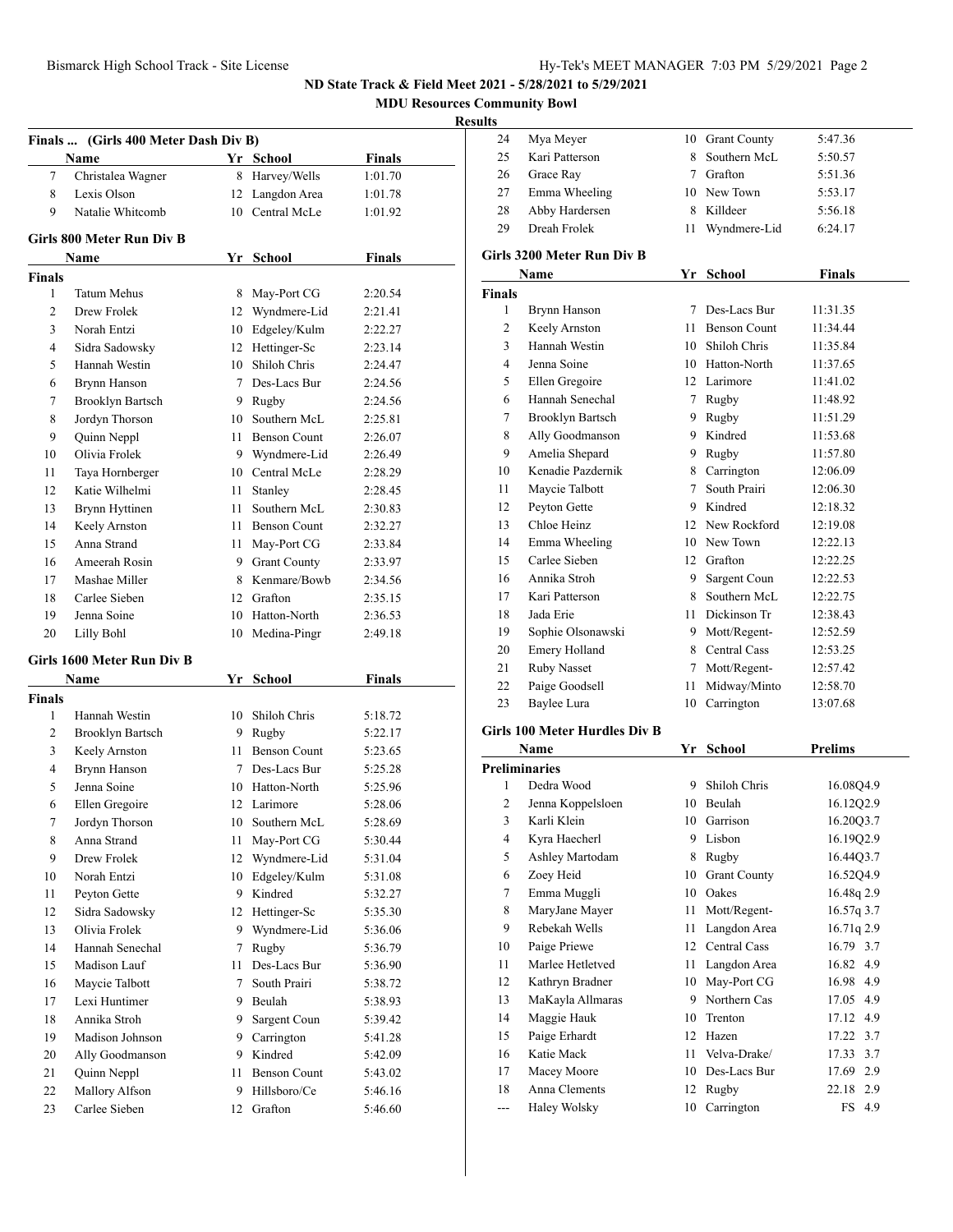**MDU Resources Community Bowl**

# **Results**

|                | Girls 100 Meter Hurdles Div B        |      |                     |              |
|----------------|--------------------------------------|------|---------------------|--------------|
|                | Name                                 |      | Yr School           | Finals       |
| Finals         |                                      |      |                     |              |
| 1              | Dedra Wood                           |      | 9 Shiloh Chris      | 15.80 1.8    |
| 2              | Karli Klein                          |      | 10 Garrison         | 16.00 1.8    |
| 3              | Jenna Koppelsloen                    |      | 10 Beulah           | 16.02 1.8    |
| 4              | Ashley Martodam                      |      | 8 Rugby             | 16.37 1.8    |
| 5              | Emma Muggli                          |      | 10 Oakes            | 16.43 1.8    |
| 6              | Zoey Heid                            |      | 10 Grant County     | 16.58 1.8    |
| 7              | Kyra Haecherl                        |      | 9 Lisbon            | 16.59 1.8    |
| 8              | MaryJane Mayer                       | 11   | Mott/Regent-        | 16.72 1.8    |
| 9              | Rebekah Wells                        | 11   | Langdon Area        | 18.15<br>1.8 |
|                | Girls 300 Meter Hurdles Div B        |      |                     |              |
|                | Name                                 |      | Yr School           | Prelims      |
|                | <b>Preliminaries</b>                 |      |                     |              |
| 1              | Kelsie Belquist                      |      | 9 New Rockford      | 45.24Q       |
| 2              | Emma Muggli                          |      | 10 Oakes            | 46.44Q       |
| 3              | Lexis Olson                          |      | 12 Langdon Area     | 47.01Q       |
| 4              | Zoey Heid                            |      | 10 Grant County     | 47.88O       |
| 5              | Ashley Martodam                      |      | 8 Rugby             | 47.93Q       |
| 6              | <b>Brittney Reister</b>              |      | 12 Medina-Pingr     | 48.93Q       |
| 7              | Hannah Frank                         |      | 10 Mott/Regent-     | 48.32q       |
| 8              | Paige Erhardt                        |      | 12 Hazen            | 48.34q       |
| 9              | Anna Berg                            |      | 11 Kindred          | 48.58q       |
| 10             | Berkley Lundeen                      | 11 - | Bishop Ryan         | 48.75        |
| 11             | Azijah Trader                        |      | 8 South Prairi      | 49.34        |
| 12             | Esmeralda Madrigal                   |      | 12 Bowman Count     | 49.67        |
| 13             | Karli Klein                          |      | 10 Garrison         | 49.90        |
| 14             | Dedra Wood                           |      | 9 Shiloh Chris      | 50.30        |
| 15             | Molly Musland                        |      | 11 LaMoure/Litc     | 50.44        |
| 16             | Sophia Headley                       |      | 8 Bowman Count      | 50.88        |
| 17             | Mya Schroeder                        |      | 10 Carrington       | 51.38        |
| 18             | Elizabeth Fedje                      |      | 7 Drayton/Vall      | 51.92        |
| 19             | Alexis Fike                          | 11   | Harvey/Wells        | 52.56        |
| 20             | Kathryn Bradner                      | 10   | May-Port CG         | 53.09        |
| 21             | Larissa Arnold                       | 10   | Harvey/Wells        | 53.59        |
|                | <b>Girls 300 Meter Hurdles Div B</b> |      |                     |              |
|                | Name                                 |      | Yr School           | Finals       |
| Finals         |                                      |      |                     |              |
| 1              | Kelsie Belquist                      |      | 9 New Rockford      | 44.41        |
| 2              | Lexis Olson                          |      | 12 Langdon Area     | 45.08        |
| 3              | Emma Muggli                          |      | 10 Oakes            | 46.76        |
| $\overline{4}$ | Ashley Martodam                      |      | 8 Rugby             | 47.31        |
| 5              | Zoey Heid                            | 10   | <b>Grant County</b> | 47.40        |
| 6              | Anna Berg                            | 11   | Kindred             | 48.04        |
| 7              | Hannah Frank                         | 10   | Mott/Regent-        | 48.17        |
| 8              | Paige Erhardt                        | 12   | Hazen               | 48.20        |
| 9              | <b>Brittney Reister</b>              | 12   | Medina-Pingr        | 48.34        |
|                |                                      |      |                     |              |

|    | Girls 4x100 Meter Relay Div B                    |       |                                          |
|----|--------------------------------------------------|-------|------------------------------------------|
|    | Team                                             | Relay | Prelims                                  |
|    | <b>Preliminaries</b>                             |       |                                          |
| 1  | Beulah                                           | А     | 50.17Q                                   |
|    | 1) Taryn Askim 9                                 |       | 2) Jenna Koppelsloen 10                  |
|    | 3) Aisha Zaffino 10                              |       | 4) Paige Hetzler 9                       |
| 2  | <b>Central Cass</b>                              | А     | 51.17Q                                   |
|    | 1) Mayzee Jacobson 10                            |       | 2) Olivia Siverson 7                     |
|    | 3) Izzy Thompson 7                               |       | 4) Decontee Smith 10                     |
| 3  | May-Port CG                                      | А     | 51.24Q                                   |
|    | 1) Brooklyn Groth 10                             |       | 2) Kathryn Bradner 10                    |
|    | 3) Nora Peterson 12                              |       | 4) Rylee Satrom 9                        |
| 4  | Velva-Drake/Anamoose                             | А     | 51.39Q                                   |
|    | 1) Jadyn Sandy 11                                |       | 2) Anya Olson 7                          |
|    | 3) Katie Mack 11                                 |       | 4) Maddie Effertz 12                     |
| 5  | Bottineau                                        | А     | 51.78Q                                   |
|    | 1) Erin Guariglia 8                              |       | 2) Sabra Peterson 12                     |
|    | 3) Kylie Simpson 9                               |       | 4) Morgan Schweitzer 9                   |
| 6  | Northern Cass                                    | А     | 52.20Q                                   |
|    | 1) MaKayla Allmaras 9                            |       | 2) Kayla Tretter 9                       |
|    | 3) Cady Evenson 10                               |       | 4) Jocie Aasen 10                        |
| 7  | Shiloh Christian                                 | А     | 51.48q                                   |
|    | 1) Kennady Walth 11                              |       | 2) Aliya Schock 10                       |
|    | 3) Alyssa Larson 12                              |       | 4) Brynn Fuller 9                        |
| 8  | Hazen                                            | А     | 51.86q                                   |
|    | 1) Chelsea Olander 10                            |       | 2) Paige Erhardt 12                      |
|    | 3) Myah Mosset 9                                 |       | 4) Sydney Mosset 12                      |
| 9  | Central McLean                                   | А     | 52.58q                                   |
|    | 1) Kaleigh Naser 12                              |       | 2) Anna Skachenko 9                      |
|    | 3) Leah Jacobson 9                               |       | 4) Lexie Jo Jacobson 11                  |
| 10 | Dickinson Trinity                                | А     | 52.65                                    |
|    | 1) Kara Wanner 12                                |       | 2) Anna Clifton 9                        |
|    | 3) Sterling Tooz 9                               |       | 4) Helena Pavek 9                        |
| 11 | Lisbon                                           | А     | 52.80                                    |
|    | 1) Brea Sweet 8                                  |       | 2) Kodi Lautt 10                         |
|    | 3) Kendra Differding 9                           |       | 4) Kendra Odegard 12                     |
| 12 | <b>Bowman County</b>                             | А     | 52.81                                    |
|    |                                                  |       |                                          |
|    | 1) Esmeralda Madrigal 12<br>3) Jenna Buchholz 12 |       | 2) Ellie Powell 10<br>4) Adyson Gerbig 8 |
| 13 | Hillsboro/Ce                                     | А     | 52.83                                    |
|    |                                                  |       |                                          |
|    | 1) Tatum Limke 11<br>3) Hope Frey 9              |       | 2) Myla Kaldor 8<br>4) Kennedy Olsen 8   |
| 14 | Kindred                                          | А     | 52.86                                    |
|    |                                                  |       |                                          |
|    | 1) Mackenzie Amerman 11                          |       | 2) Tess Rohrbeck 9                       |
|    | 3) Ali Henke 8                                   |       | 4) Tina Freier 11                        |
| 15 | Carrington                                       | А     | 52.89                                    |
|    | 1) Taryn Hoeckle 12                              |       | 2) Mya Schroeder 10                      |
|    | 3) Haley Wolsky 10                               |       | 4) Kylie Skadberg 9                      |
| 16 | <b>Bishop Ryan</b>                               | А     | 52.90                                    |
|    | 1) Maddie Hedberg 12                             |       | 2) Chinelo Udekwe 9                      |
|    | 3) Rachel Nwankwo 8                              |       | 4) Hailey Steckler 12                    |
| 17 | Midway/Minto                                     | А     | 53.17                                    |
|    | 1) Cassandra Severson 11                         |       | 2) Kenady Slominski 12                   |
|    | 3) Sophie Schuster 11                            |       | 4) Elizabeth Schanilec 12                |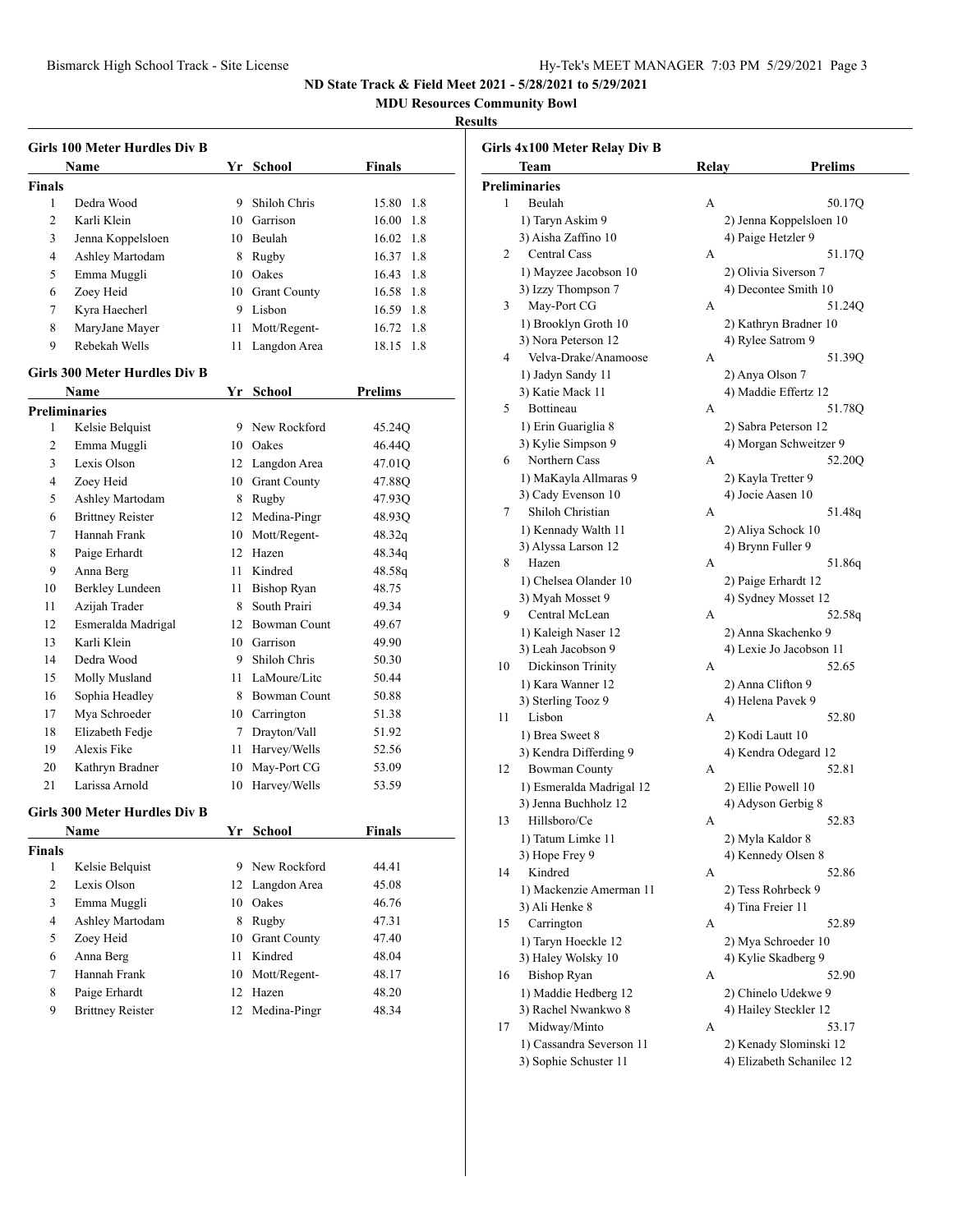# **MDU Resources Community Bowl Results**<br> **Results**<br>
<sup>2</sup>

|    | Team                 | Relav             | Prelims                |
|----|----------------------|-------------------|------------------------|
| 18 | Rugby                | A                 | 53.18                  |
|    | 1) Taylor Mayer 11   |                   | 2) Elise Fahnestock 8  |
|    | 3) Tressa Arnston 9  |                   | 4) Mya Geisinger 11    |
| 19 | Hettinger-Scranton   | A                 | 53.64                  |
|    | 1) Ella Jensen 10    |                   | 2) Gracia Jorgenson 8  |
|    | 3) Monica Morris 8   |                   | 4) Sophia Kennedy 8    |
| 20 | Harvey/Wells County  | A                 | 53.67                  |
|    | 1) Emily Beck 12     |                   | 2) Zoe Mckinven 12     |
|    | 3) Alexis Fike 11    |                   | 4) Christalea Wagner 8 |
| 21 | Mohall-Lansf         | A                 | 54.65                  |
|    | 1) Jamie Thompson 9  |                   | 2) Hannah Southam 9    |
|    | 3) Allison Undlin 10 |                   | 4) Lainey Schmidt 11   |
| 22 | Garrison             | A                 | 55.35                  |
|    | 1) Kaitlyn Zook 10   |                   | 2) Abby Heinzen 7      |
|    | 3) Mia Gehring 10    | 4) Karli Klein 10 |                        |

# **Girls 4x100 Meter Relay Div B**

|                | Team                          | Relay | Finals                  |
|----------------|-------------------------------|-------|-------------------------|
| <b>Finals</b>  |                               |       |                         |
| 1              | Beulah                        | A     | 50.61                   |
|                | 1) Taryn Askim 9              |       | 2) Jenna Koppelsloen 10 |
|                | 3) Aisha Zaffino 10           |       | 4) Paige Hetzler 9      |
| $\overline{c}$ | <b>Central Cass</b>           | A     | 50.80                   |
|                | 1) Mayzee Jacobson 10         |       | 2) Olivia Siverson 7    |
|                | 3) Izzy Thompson 7            |       | 4) Decontee Smith 10    |
| 3              | May-Port CG                   | А     | 51.11                   |
|                | 1) Brooklyn Groth 10          |       | 2) Kathryn Bradner 10   |
|                | 3) Nora Peterson 12           |       | 4) Rylee Satrom 9       |
| 4              | Shiloh Christian              | A     | 51.32                   |
|                | 1) Kennady Walth 11           |       | 2) Aliya Schock 10      |
|                | 3) Alyssa Larson 12           |       | 4) Kursten Fuller 12    |
| 5              | Velva-Drake/Anamoose          | A     | 51.58                   |
|                | 1) Jadyn Sandy 11             |       | 2) Anya Olson 7         |
|                | 3) Katie Mack 11              |       | 4) Maddie Effertz 12    |
| 6              | <b>Bottineau</b>              | A     | 51.72                   |
|                | 1) Erin Guariglia 8           |       | 2) Sabra Peterson 12    |
|                | 3) Kylie Simpson 9            |       | 4) Morgan Schweitzer 9  |
| 7              | Hazen                         | A     | 52.08                   |
|                | 1) Chelsea Olander 10         |       | 2) Paige Erhardt 12     |
|                | 3) Myah Mosset 9              |       | 4) Sydney Mosset 12     |
| 8              | Northern Cass                 | A     | 52.27                   |
|                | 1) MaKayla Allmaras 9         |       | 2) Kayla Tretter 9      |
|                | 3) Cady Evenson 10            |       | 4) Jocie Aasen 10       |
| 9              | Central McLean                | A     | 52.49                   |
|                | 1) Kaleigh Naser 12           |       | 2) Anna Skachenko 9     |
|                | 3) Leah Jacobson 9            |       | 4) Lexie Jo Jacobson 11 |
|                | Girls 4x200 Meter Relay Div B |       |                         |

| Team                  | Relav | Prelims              |
|-----------------------|-------|----------------------|
| Preliminaries         |       |                      |
| Central Cass          | А     | 1:47.95Q             |
| 1) Mayzee Jacobson 10 |       | 2) Olivia Siverson 7 |
| 3) Grace Lemar 7      |       | 4) Decontee Smith 10 |
|                       |       |                      |

| 2  | Bottineau                | А | 1:49.17Q                  |
|----|--------------------------|---|---------------------------|
|    | 1) Sabra Peterson 12     |   | 2) Kylie Simpson 9        |
|    | 3) Claire Brown 10       |   | 4) Morgan Schweitzer 9    |
| 3  | Beulah                   | А | 1:49.49Q                  |
|    | 1) Aisha Zaffino 10      |   | 2) Kyra Barmoen 12        |
|    | 3) Harys Beauchamp 10    |   | 4) Paige Hetzler 9        |
| 4  | Velva-Drake/Anamoose     | А | 1:49.35Q                  |
|    | 1) Jadyn Sandy 11        |   | 2) Anya Olson 7           |
|    | 3) Katie Mack 11         |   | 4) Maddie Effertz 12      |
| 5  | Northern Cass            | А | 1:50.56Q                  |
|    | 1) MaKayla Allmaras 9    |   | 2) Kayla Tretter 9        |
|    | 3) Cady Evenson 10       |   | 4) Jocie Aasen 10         |
| 6  | Harvey/Wells County      | А | 1:51.52Q                  |
|    | 1) Emily Beck 12         |   | 2) Zoe Mckinven 12        |
|    | 3) Kamryn Sanders 10     |   | 4) Makenna Vollmer 12     |
| 7  | Lisbon                   | А | 1:50.30q                  |
|    | 1) Kayla Cavett 11       |   | 2) Kodi Lautt 10          |
|    | 3) Brea Sweet 8          |   | 4) Kendra Odegard 12      |
| 8  | Shiloh Christian         | А | 1:50.61q                  |
|    | 1) Kennady Walth 11      |   | 2) Aliya Schock 10        |
|    | 3) Grace Kelly 11        |   | 4) Kursten Fuller 12      |
| 9  | Hazen                    | А | 1:51.05q                  |
|    | 1) Chelsea Olander 10    |   | 2) Lucy Pulver 10         |
|    | 3) Myah Mosset 9         |   | 4) Sydney Mosset 12       |
| 10 | Central McLean           | А | 1:51.54                   |
|    | 1) Kaleigh Naser 12      |   | 2) Anna Skachenko 9       |
|    | 3) Natalie Whitcomb 10   |   | 4) Lexie Jo Jacobson 11   |
| 11 | Rugby                    | А | 1:51.85                   |
|    | 1) Taylor Mayer 11       |   | 2) Elise Fahnestock 8     |
|    | 3) Bostyn Bailey 7       |   | 4) Ashley Martodam 8      |
| 12 | May-Port CG              | А | 1:51.93                   |
|    | 1) Brooklyn Groth 10     |   | 2) Kathryn Bradner 10     |
|    | 3) Madison Anderson 11   |   | 4) Rylee Satrom 9         |
| 13 | Midway/Minto             | А | 1:52.37                   |
|    | 1) Cassandra Severson 11 |   | 2) Kenady Slominski 12    |
|    | 3) Sophie Schuster 11    |   | 4) Elizabeth Schanilec 12 |
| 14 | <b>Benson County</b>     | А | 1:52.40                   |
|    | 1) Ashlyn Williams 11    |   | 2) Quinn Neppl 11         |
|    | 3) Aubrey Kenner 7       |   | 4) Shayna Gossen 8        |
| 15 | <b>Bowman County</b>     | А | 1:52.65                   |
|    | 1) Esmeralda Madrigal 12 |   | 2) Adyson Gerbig 8        |
|    | 3) Jenna Buchholz 12     |   | 4) Sophia Headley 8       |
| 16 | Carrington               | А | 1:52.84                   |
|    | 1) Edyn Hoornaert 8      |   | 2) Mya Schroeder 10       |
|    | 3) Mercedes Lura 8       |   | 4) Allison Jarrett 10     |
| 17 | Kindred                  | А | 1:52.94                   |
|    | 1) Anna Berg 11          |   | 2) Mackenzie Amerman 11   |
|    | 3) Tina Freier 11        |   | 4) Tess Rohrbeck 9        |
| 18 | Dickinson Trinity        | А | 1:53.20                   |
|    | 1) Kara Wanner 12        |   | 2) Anna Clifton 9         |
|    | 3) Sterling Tooz 9       |   | 4) Helena Pavek 9         |
| 19 | Hatton-Northwood         | A | 1:53.32                   |
|    |                          |   |                           |
|    | 1) Ella Holkesvig 10     |   | 2) Brynley Coleman 9      |
|    | 3) Paris Hoverson 10     |   | 4) Camryn Adams 10        |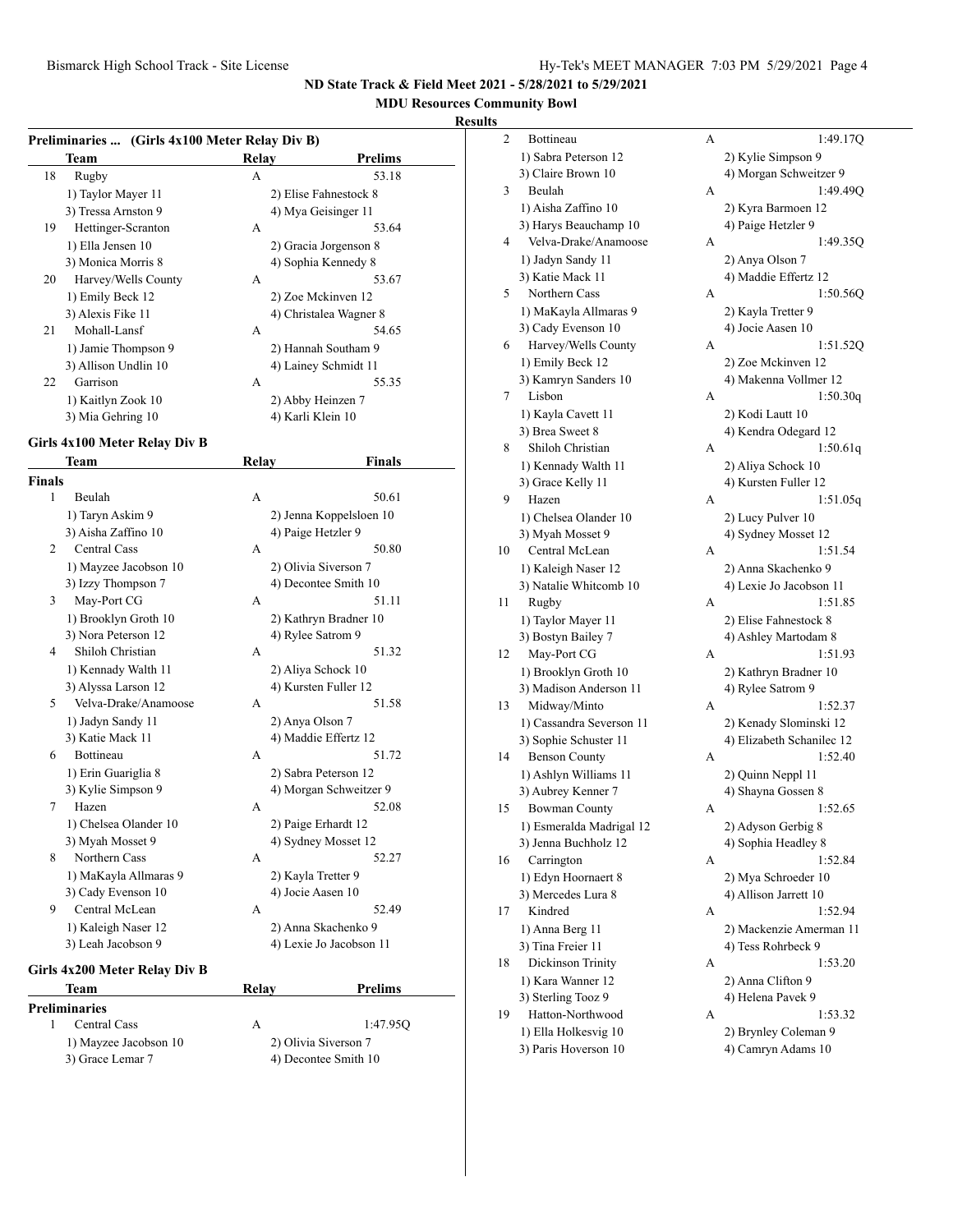# **MDU Resources Community Bowl**

# **Results**

|               | Preliminaries  (Girls 4x200 Meter Relay Div B) |              |                        |
|---------------|------------------------------------------------|--------------|------------------------|
|               | <b>Team</b>                                    | <b>Relay</b> | <b>Prelims</b>         |
| 20            | <b>Bishop Ryan</b>                             | A            | 1:53.40                |
|               | 1) Maddie Hedberg 12                           |              | 2) Hailey Steckler 12  |
|               | 3) Berkley Lundeen 11                          |              | 4) Rachel Nwankwo 8    |
| 21            | Linton/HMB                                     | A            | 1:54.02                |
|               | 1) Emma Weiser 9                               |              | 2) Callie Hase 11      |
|               | 3) Allie Dockter 9                             |              | 4) Grace Keeney 9      |
| 22            | Killdeer                                       | A            | 1:55.19                |
|               | 1) Molly Nies                                  |              | 2) Madeline Lambert 9  |
|               | 3) Kelly Bang 12                               |              | 4) Josey Andersen 9    |
| 23            | Oakes                                          | A            | 1:55.90                |
|               | 1) Abby Cox 11                                 |              | 2) Tyler Thompson 10   |
|               | 3) Molly Sitzler                               |              | 4) Kassidy Jackson 8   |
| 24            | Parshall                                       | A            | 1:58.02                |
|               | 1) Jayln Hall 12                               |              | 2) Jadyn Sagert 11     |
|               | 3) Jade Alkire 8                               |              | 4) Alyssa Haakenson 9  |
| ---           | Mohall-Lansf                                   | A            | DO                     |
|               | 1) Jamie Thompson 9                            |              | 2) Jasmine Undlin 9    |
|               | 3) Allison Undlin 10                           |              | 4) Lainey Schmidt 11   |
|               | Girls 4x200 Meter Relay Div B                  |              |                        |
|               | Team                                           | Relay        | Finals                 |
| <b>Finals</b> |                                                |              |                        |
| 1             | <b>Central Cass</b>                            | А            | 1:46.15                |
|               | 1) Mayzee Jacobson 10                          |              | 2) Olivia Siverson 7   |
|               | 3) Grace Lemar 7                               |              | 4) Decontee Smith 10   |
| 2             | Velva-Drake/Anamoose                           | A            | 1:47.43                |
|               | 1) Jadyn Sandy 11                              |              | 2) Anya Olson 7        |
|               | 3) Katie Mack 11                               |              | 4) Maddie Effertz 12   |
| 3             | Bottineau                                      | A            | 1:47.51                |
|               | 1) Sabra Peterson 12                           |              | 2) Kylie Simpson 9     |
|               | 3) Claire Brown 10                             |              | 4) Morgan Schweitzer 9 |
| 4             | Beulah                                         | A            | 1:48.40                |
|               | 1) Aisha Zaffino 10                            |              | 2) Kyra Barmoen 12     |
|               | 3) Harys Beauchamp 10                          |              | 4) Paige Hetzler 9     |
| 5             | Lisbon                                         | A            | 1:48.54                |
|               | 1) Kayla Cavett 11                             |              | 2) Kodi Lautt 10       |
|               | 3) Brea Sweet 8                                |              | 4) Kendra Odegard 12   |
| 6             | Hazen                                          | А            | 1:48.74                |
|               | 1) Chelsea Olander 10                          |              | 2) Lucy Pulver 10      |
|               | 3) Myah Mosset 9                               |              | 4) Sydney Mosset 12    |
| 7             | Northern Cass                                  | А            | 1:48.77                |
|               | 1) MaKayla Allmaras 9                          |              | 2) Kayla Tretter 9     |
|               | 3) Cady Evenson 10                             |              | 4) Jocie Aasen 10      |
| 8             | Shiloh Christian                               | А            | 1:49.22                |
|               | 1) Kennady Walth 11                            |              | 2) Aliya Schock 10     |
|               | 3) Avery Hedge 9                               |              | 4) Kursten Fuller 12   |
| 9             | Harvey/Wells County                            | А            | 1:50.87                |
|               | 1) Emily Beck 12                               |              | 2) Zoe Mckinven 12     |
|               | 3) Kamryn Sanders 10                           |              | 4) Makenna Vollmer 12  |
|               |                                                |              |                        |

|        | Girls 4x400 Meter Relay Div B   |       |                                         |
|--------|---------------------------------|-------|-----------------------------------------|
|        | Team                            | Relay | Finals                                  |
| Finals |                                 |       |                                         |
| 1      | Central McLean                  | А     | 4:12.37                                 |
|        | 1) Lexie Jo Jacobson 11         |       | 2) Anna Skachenko 9                     |
|        | 3) Natalie Whitcomb 10          |       | 4) Taya Hornberger 10                   |
| 2      | May-Port CG                     | А     | 4:12.38                                 |
|        | 1) Anna Strand 11               |       | 2) Madison Anderson 11                  |
|        | 3) Tatum Mehus 8                |       | 4) Nora Peterson 12                     |
| 3      | Oakes                           | А     | 4:13.34                                 |
|        | 1) Abby Cox 11                  |       | 2) Emma Muggli 10                       |
|        | 3) Kassidy Jackson 8            |       | 4) Lanie Awender 12                     |
| 4      | Carrington                      | А     | 4:14.05                                 |
|        | 1) Isabel Wendel 8              |       | 2) Allison Jarrett 10                   |
|        | 3) Mercedes Lura 8              |       | 4) Edyn Hoornaert 8                     |
| 5      | Beulah                          | А     | 4:14.10                                 |
|        | 1) Jenna Koppelsloen 10         |       | 2) Aisha Zaffino 10                     |
|        | 3) Lexi Huntimer 9              |       | 4) Harys Beauchamp 10                   |
| 6      | <b>Bowman County</b>            | А     | 4:14.21                                 |
|        | 1) Esmeralda Madrigal 12        |       | 2) Sophia Headley 8                     |
|        | 3) Jenna Buchholz 12            |       | 4) Landyn Gerbig 8                      |
| 7      | Dickinson Trinity               | A     | 4:14.92                                 |
|        | 1) Kara Wanner 12               |       | 2) Anna Kessel 12                       |
|        | 3) Sterling Tooz 9              |       | 4) Helena Pavek 9                       |
| 8      | Kindred                         | A     | 4:16.35                                 |
|        | 1) Anna Berg 11                 |       | 2) Ava Olson                            |
|        | 3) Elsa Ingebrigtson 8          |       | 4) Tina Freier 11                       |
| 9      | Hillsboro/Ce                    | A     | 4:17.58                                 |
|        | 1) Tatum Limke 11               |       | 2) Jensyn Zink 12                       |
|        | 3) Korina Holte 12              |       | 4) Myla Kaldor 8                        |
| 10     | Shiloh Christian                | A     | 4:18.59                                 |
|        |                                 |       |                                         |
|        | 1) Kennady Walth 11             |       | 2) Emma Duffy 8<br>4) Kursten Fuller 12 |
| 11     | 3) Brynn Fuller 9<br>Linton/HMB | A     |                                         |
|        |                                 |       | 4:18.90                                 |
|        | 1) Emma Weiser 9                |       | 2) Callie Hase 11                       |
|        | 3) Allie Dockter 9              |       | 4) Grace Keeney 9                       |
| 12     | Thompson                        | A     | 4:19.00                                 |
|        | 1) Kaela Schultz 12             |       | 2) Jordan West 10                       |
|        | 3) Lexi Telehey 12              |       | 4) Claire Snyder 11                     |
| 13     | Grant County/Flasher            | А     | 4:19.91                                 |
|        | 1) Zoey Heid 10                 |       | 2) Rylee Fleck 9                        |
|        | 3) Mya Meyer 10                 |       | 4) Ameerah Rosin 9                      |
| 14     | Bottineau                       | A     | 4:21.74                                 |
|        | 1) Erin Guariglia 8             |       | 2) Claire Brown 10                      |
|        | 3) Madeline Guariglia 10        |       | 4) Sabra Peterson 12                    |
| 15     | <b>Central Cass</b>             | А     | 4:23.13                                 |
|        | 1) Delaney Cotton 10            |       | 2) Jersey Vogel                         |
|        | 3) Grace Lemar 7                |       | 4) Olivia Siverson 7                    |
| 16     | Stanley                         | А     | 4:24.24                                 |
|        | 1) Katie Wilhelmi 11            |       | 2) Harley Detienne 8                    |
|        | 3) Reagan Hermanson 10          |       | 4) Ava Schuster 10                      |
| 17     | Rugby                           | А     | 4:25.14                                 |
|        | 1) Madison Corum 9              |       | 2) Elise Fahnestock 8                   |
|        | 3) Bostyn Bailey 7              |       | 4) Hannah Senechal 7                    |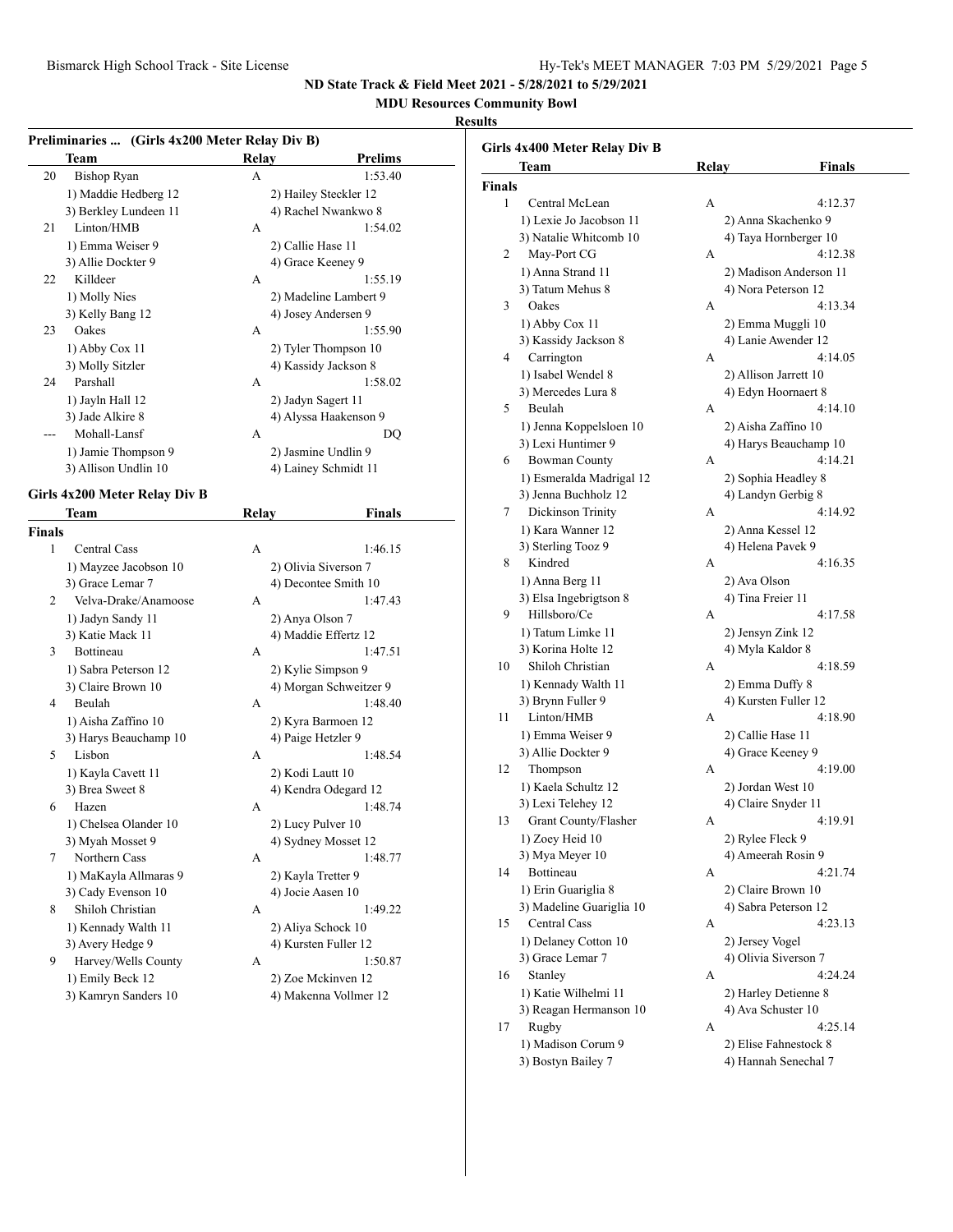# **MDU Resources Community Bowl**

# **Results**

|               | Finals  (Girls 4x400 Meter Relay Div B) |       |                                 |
|---------------|-----------------------------------------|-------|---------------------------------|
|               | <b>Team</b>                             | Relay | <b>Finals</b>                   |
| 18            | Harvey/Wells County                     | А     | 4:25.33                         |
|               | 1) Emily Beck 12                        |       | 2) Kamryn Sanders 10            |
|               | 3) Zoe Mckinven 12                      |       | 4) Christalea Wagner 8          |
| 19            | Williams County                         | А     | 4:25.61                         |
|               | 1) Addie Norgaard 12                    |       | 2) Anna Bishop 7                |
|               | 3) Erika Kettleson 9                    |       | 4) Maelyn Sanders 12            |
| 20            | Des-Lacs Bur                            | А     | 4:26.16                         |
|               | 1) Madison Lauf 11                      |       | 2) Reese Sys 12                 |
|               | 3) Macey Moore 10                       |       | 4) Shelby Ruden 12              |
| 21            | Wyndmere-Lidgerwood                     | А     | 4:31.46                         |
|               | 1) Tarah Heley                          |       | 2) Clericka Watson              |
|               | 3) Kendra Kaczynski 12                  |       | 4) Olivia Frolek 9              |
|               |                                         |       |                                 |
|               | Girls 4x800 Meter Relay Div B           |       |                                 |
|               | Team                                    | Relay | Finals                          |
| <b>Finals</b> |                                         |       |                                 |
| 1             | May-Port CG                             | А     | 10:01.52                        |
|               | 1) Madison Anderson 11                  |       | 2) Carissa Mueller 8            |
|               | 3) Tatum Mehus 8                        |       | 4) Anna Strand 11               |
| 2             | Rugby                                   | А     | 10:09.35                        |
|               | 1) Hannah Senechal 7                    |       | 2) Ella Jacobson 9              |
|               | 3) Amelia Shepard 9                     |       | 4) Brooklyn Bartsch 9           |
| 3             | Wyndmere-Lidgerwood                     | А     | 10:14.34                        |
|               | 1) Olivia Frolek 9                      |       | 2) Kendra Kaczynski 12          |
|               | 3) Dreah Frolek 11                      |       | 4) Drew Frolek 12               |
| 4             | <b>Benson County</b>                    | А     | 10:15.42                        |
|               | 1) Keely Arnston 11                     |       | 2) Aubrey Kenner 7              |
|               | 3) Kinsey Arnston 8<br>Hillsboro/Ce     |       | 4) Quinn Neppl 11               |
| 5             |                                         | А     | 10:17.00                        |
|               | 1) Jensyn Zink 12                       |       | 2) Mallory Alfson 9             |
| 6             | 3) Korina Holte 12                      | А     | 4) Myla Kaldor 8<br>10:18.10    |
|               | Thompson                                |       |                                 |
|               | 1) Kaela Schultz 12                     |       | 2) Kiley Huebner 8              |
| 7             | 3) Emma Cullen 12<br>Southern McLean    | А     | 4) Claire Snyder 11<br>10:20.37 |
|               | 1) Kari Patterson 8                     |       | 2) Brynn Hyttinen 11            |
|               | 3) Abbie Mehlhoff 12                    |       | 4) Jordyn Thorson 10            |
| 8             | Stanley                                 | А     | 10:24.97                        |
|               | 1) Ava Schuster 10                      |       | 2) Harley Detienne 8            |
|               | 3) Elle Sorenson 12                     |       | 4) Katie Wilhelmi 11            |
| 9.            | Grafton                                 | А     | 10:30.79                        |
|               | 1) Grace Ray 7                          |       | 2) Gabi Ray 7                   |
|               | 3) Paige Suda 7                         |       | 4) Carlee Sieben 12             |
| 10            | Kenmare/Bowbells                        | А     | 10:39.75                        |
|               | 1) Mashae Miller 8                      |       | 2) Ava Froseth 10               |
|               | 3) Anna Peterson 7                      |       | 4) Brooklyn Rodin 11            |
| 11            | Carrington                              | А     | 10:40.81                        |
|               | 1) Baylee Lura 10                       |       | 2) Madison Johnson 9            |
|               | 3) Kenadie Pazdernik 8                  |       | 4) Edyn Hoornaert 8             |
| 12            | <b>Bowman County</b>                    | А     | 10:41.83                        |
|               | 1) Rhyann Heyen 11                      |       | 2) Landyn Gerbig 8              |
|               | 3) Julie Sarsland 8                     |       | 4) Kenley Bowman 9              |
|               |                                         |       |                                 |

| սււծ           |                                                |      |                                           |               |  |
|----------------|------------------------------------------------|------|-------------------------------------------|---------------|--|
| 13             | Des-Lacs Bur                                   |      | А                                         | 10:46.22      |  |
|                | 1) Madison Lauf 11                             |      | 2) Josie Stierwalt 10                     |               |  |
|                | 3) Kyleigh Wiltse                              |      | 4) Brynn Hanson 7                         |               |  |
| 14             | Hettinger-Scranton                             |      | А                                         | 10:46.92      |  |
|                | 1) Cassie Kindsfater 11                        |      | 2) Kelly Schauer 8                        |               |  |
|                | 3) Laela Jensen 8                              |      | 4) Sidra Sadowsky 12                      |               |  |
| 15             | Harvey/Wells County                            |      | А                                         | 10:48.64      |  |
|                | 1) Emma Dockter 10                             |      | 2) Alexis Fike 11                         |               |  |
|                | 3) Madison Jones 12                            |      | 4) Emily Beck 12                          |               |  |
| 16             | Mott/Regent-                                   |      | А                                         | 10:50.99      |  |
|                | 1) Carly Wolf 7                                |      | 2) Ruby Nasset 7                          |               |  |
|                | 3) Kallie Dinius 7                             |      | 4) Sophie Olsonawski 9                    |               |  |
| 17             | Lisbon                                         |      | А                                         | 10:53.46      |  |
|                | 1) Mara Kempel 7                               |      | 2) Ryatt Wertman 7                        |               |  |
|                | 3) Addisyn Cavett 9                            |      | 4) Rylee Erdmann 7                        |               |  |
| 18             | Oakes                                          |      | А                                         | 10:54.59      |  |
|                |                                                |      |                                           |               |  |
|                | 1) Finja Isringhausen 11<br>3) Shanna Buttke 7 |      | 2) Tyler Thompson 10<br>4) Jaci Praska 10 |               |  |
|                |                                                |      |                                           |               |  |
| 19             | Central McLean                                 |      | A                                         | 10:56.27      |  |
|                | 1) Lilly Eng 10                                |      | 2) Sadie O'Shea 8                         |               |  |
| 20             | 3) Emily Schantz 8<br>Kindred                  |      | 4) Taya Hornberger 10<br>A                |               |  |
|                |                                                |      |                                           | 11:07.04      |  |
|                | 1) Stella Walberg 8                            |      | 2) Elizabeth Solhjem 10                   |               |  |
|                | 3) Lauren Fitch 12                             |      | 4) Helen Nudell 12                        |               |  |
|                | Girls High Jump Div B                          |      |                                           |               |  |
|                | Name                                           |      | Yr School                                 | <b>Finals</b> |  |
| <b>Finals</b>  |                                                |      |                                           |               |  |
| 1              | <b>Elaine Martinez</b>                         |      | 12 Pembina Coun                           | 5-02.00       |  |
| 2              | Paige Erhardt                                  |      | 12 Hazen                                  | 5-01.00       |  |
| 3              | Janikka Miller                                 |      | 10 Rugby                                  | J4-11.00      |  |
| 4              | Mariah Jenkins                                 |      | 12 Divide Count                           | J4-11.00      |  |
|                |                                                |      |                                           |               |  |
| 5              | Lacie Deplazes<br>Kaylin Slivoskey             | 8    | Rugby                                     | J4-11.00      |  |
| 6              |                                                |      | 9 Ellendale                               | J4-11.00      |  |
| 6              | Jenna Larson                                   | 11 - | Griggs Midko                              | J4-11.00      |  |
| 6              | Avrie Nohava                                   |      | 10 Bowman Count                           | J4-11.00      |  |
| 9              | Delaney Cotton                                 |      | 10 Central Cass                           | J4-11.00      |  |
| 9              | Klaire Cotton                                  |      | 10 Central Cass                           | J4-11.00      |  |
| 11             | Megan Misson                                   |      | 9 Pembina Coun                            | 4-09.00       |  |
| 11             | Dedra Wood                                     | 9    | Shiloh Chris                              | 4-09.00       |  |
| 11             | Anna Nasset                                    | 9    | Mott/Regent-                              | 4-09.00       |  |
| 11             | Hannah Hagel                                   | 12   | Carrington                                | 4-09.00       |  |
| 11             | Allison Undlin                                 |      | 10 Mohall-Lansf                           | 4-09.00       |  |
| 11             | Alexis Busch                                   | 12   | Wyndmere-Lid                              | 4-09.00       |  |
| 11             | Kennedy Harter                                 | 10   | Kidder Count                              | 4-09.00       |  |
| 11             | Harys Beauchamp                                | 10   | Beulah                                    | 4-09.00       |  |
|                |                                                |      |                                           |               |  |
|                | <b>Girls Pole Vault Div B</b>                  |      |                                           |               |  |
| Name           |                                                | Yr   | School                                    | Finals        |  |
| <b>Finals</b>  |                                                |      |                                           |               |  |
| 1              | Nora Peterson                                  | 12   | May-Port CG                               | J10-00.00     |  |
| 2              | Anna Clifton                                   |      | 9 Dickinson Tr                            | J9-09.00      |  |
| 3              | Azalea Jorgensen                               | 11 - | Oak Grove Lu                              | J9-00.00      |  |
| $\overline{4}$ | <b>Brynley Coleman</b>                         |      | 9 Hatton-North                            | J9-00.00      |  |
| 5              | Alexa Schneider                                | 11   | Langdon Area                              | J9-00.00      |  |
| 6              | Anna Clements                                  | 12   | Rugby                                     | J9-00.00      |  |
|                |                                                |      |                                           |               |  |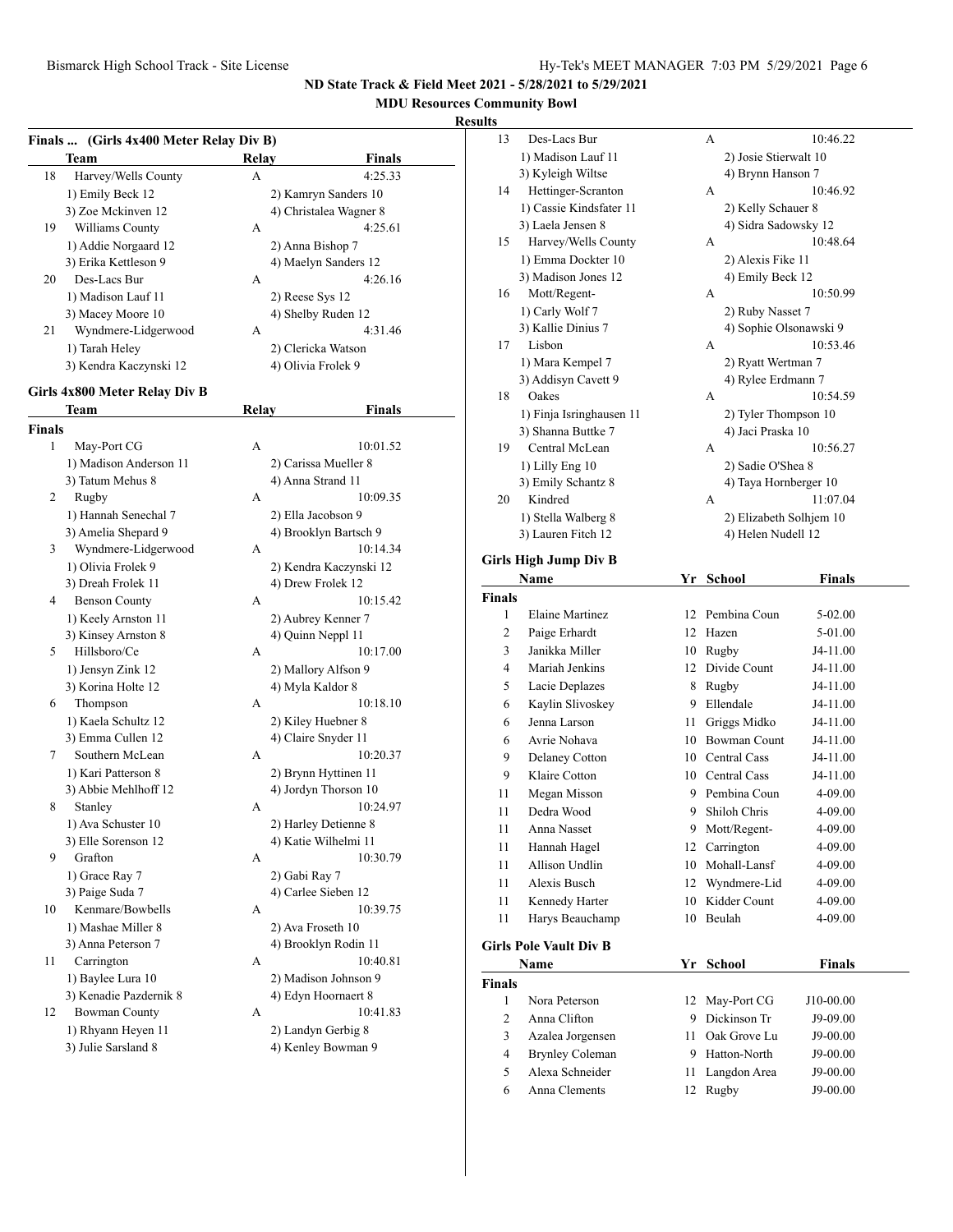**MDU Resources Community Bowl**

# **Results**

|               | Finals  (Girls Pole Vault Div B) |             |                     |                 |        |
|---------------|----------------------------------|-------------|---------------------|-----------------|--------|
|               | Name                             |             | Yr School           | Finals          |        |
| 7             | Gracia Rolf                      |             | 10 Lisbon           | J9-00.00        |        |
| 8             | Gracie Doe                       |             | 10 Killdeer         | J8-06.00        |        |
| 8             | Allison Jarrett                  |             | 10 Carrington       | J8-06.00        |        |
| 8             | Danielle Dobitz                  | 10          | Killdeer            | J8-06.00        |        |
| 9             | Jenna Larson                     | 11 -        | Griggs Midko        | J8-06.00        |        |
| 10            | Haley Wolsky                     | 10          | Carrington          | J8-00.00        |        |
| 10            | Alyssa Larson                    | 12          | Shiloh Chris        | J8-00.00        |        |
| 10            | Kylie Skadberg                   | 9           | Carrington          | J8-00.00        |        |
| $- - -$       | Ella Fossen                      | $7^{\circ}$ | <b>Benson Count</b> | NΗ              |        |
| $---$         | Aubrey Brown                     | 11.         | Des-Lacs Bur        | NΗ              |        |
| $---$         | Shelby Ruden                     |             | 12 Des-Lacs Bur     | NΗ              |        |
| $---$         | Josey Shockman                   |             | 10 Lisbon           | NΗ              |        |
| ---           | Haley Mayer                      | 9           | Rugby               | NH              |        |
|               | <b>Girls Long Jump Div B</b>     |             |                     |                 |        |
|               | <b>Name</b>                      | Yr          | <b>School</b>       | <b>Finals</b>   |        |
| <b>Finals</b> |                                  |             |                     |                 |        |
| 1             | Skylar Crow                      | 12          | Richardton-T        | 17-09.00        | 0.1    |
| 2             | Cora Badding                     | 9           | Langdon Area        | $16 - 10.50$    | $+0.0$ |
| 3             | Grace Johnson                    |             | 12 Park River/F     | $16-06.00$      | $+0.0$ |
| 4             | Makenna Vollmer                  |             | 12 Harvey/Wells     | 16-04.75        | 1.0    |
| 5             | Kennedy Harter                   |             | 10 Kidder Count     | 16-03.25        | $-0.2$ |
| 6             | Danielle Hagler                  | 11 -        | North Star          | 16-03.00 1.4    |        |
| 7             | Elise Wisnewski                  |             | 9 Central Cass      | $J16-03.00$ 0.6 |        |
| 8             | Kendra Cavett                    | 11 -        | Lisbon              | $16-00.75$ +0.0 |        |
| 9             | Abby Cox                         | 11 -        | Oakes               | 15-10.25        | 0.2    |
| 10            | Mayzee Jacobson                  |             | 10 Central Cass     | 15-10.00 0.9    |        |
| 11            | Ally Walcker                     | 11 -        | Beulah              | $15-07.25 +0.0$ |        |
| 12            | Ellie Powell                     |             | 10 Bowman Count     | 15-07.00 2.4    |        |
| 13            | Berkley Lundeen                  | 11 -        | <b>Bishop Ryan</b>  | 15-03.50        | 0.8    |
| 14            | Abby Talkington                  |             | 9 Heart River       | $15-02.50$ 0.7  |        |
| 15            | Faith Johnson                    |             | 12 Divide Count     | $15-00.00$ 0.3  |        |
| 16            | Brooklyn Fuller                  | 8           | Shiloh Chris        | 14-11.75        | 2.5    |
| 17            | Hailey Quam                      | 10          | Southern McL        | 14-08.25        | 1.4    |
| 18            | <b>Elaine Martinez</b>           | 12          | Pembina Coun        | 14-07.25        | 1.3    |
| 19            | Sophia Headley                   | 8           | <b>Bowman Count</b> | 14-04.25        | 1.2    |
| 20            | Addie Norgaard                   | 12          | Williams Cou        | 14-00.00 0.5    |        |
|               | <b>Girls Triple Jump Div B</b>   |             |                     |                 |        |
|               | Name                             |             | Yr School           | <b>Finals</b>   |        |
| <b>Finals</b> |                                  |             |                     |                 |        |
| 1             | Kennedy Harter                   |             | 10 Kidder Count     | 36-11.50        | 1.4    |
| 2             | Makenna Vollmer                  | 12          | Harvey/Wells        | 35-10.75        | 1.6    |
| 3             | Nora Peterson                    | 12          | May-Port CG         | 35-09.00        | 1.7    |
| 4             | Ashley Martodam                  | 8.          | Rugby               | 35-01.50        | 1.6    |
| 5             | Abby Cox                         | 11          | Oakes               | 34-09.75        | 1.0    |
| 6             | Cora Badding                     | 9           | Langdon Area        | 34-05.00        | $+0.0$ |
| 7             | Kylie Simpson                    |             | 9 Bottineau         | 34-00.00        | 1.0    |
| 8             | Mya Geisinger                    | 11 -        | Rugby               | J34-00.00       | 1.7    |
| 9             | Stella Benson                    | 11-         | Hillsboro/Ce        | 33-10.50        | $+0.0$ |
| 10            | Hannah Hagel                     | 12          | Carrington          | $33-04.00 +0.0$ |        |
| 11            | Jocie Aasen                      |             | 10 Northern Cas     | 33-03.25        | 0.1    |
| 12            | Mayzee Jacobson                  |             | 10 Central Cass     | 33-02.25        | 1.0    |
| 13            | Ellie Powell                     | 10          | <b>Bowman Count</b> | $32-10.50 +0.0$ |        |
|               |                                  |             |                     |                 |        |

| 14            | Allie Dockter                      | 9    | Linton/HMB                       | 32-06.00             | 0.1    |
|---------------|------------------------------------|------|----------------------------------|----------------------|--------|
| 15            | Amber Houck                        | 11 - | Kenmare/Bowb                     | 32-03.00             | $+0.0$ |
| 16            | Emma Muggli                        |      | 10 Oakes                         | 31-05.00 0.9         |        |
| 17            | Faith Johnson                      |      | 12 Divide Count                  | $31-04.50 +0.0$      |        |
| 18            | Anna Nasset                        |      | 9 Mott/Regent-                   | 31-03.50 0.9         |        |
| 19            | Ella Holkesvig                     |      | 10 Hatton-North                  | 31-01.00 1.9         |        |
| 20            | Kaydee Boyce                       |      | 9 Nedrose                        | 29-01.00             | $+0.0$ |
|               |                                    |      |                                  |                      |        |
|               | <b>Girls Shot Put Div B</b>        |      |                                  |                      |        |
|               | Name                               | Yr   | School                           | <b>Finals</b>        |        |
| Finals<br>1   |                                    |      | Oakes                            |                      |        |
| 2             | Sadie Hansen                       | 12   | 10 Oakes                         | 39-06.00<br>38-11.50 |        |
| 3             | Laikyn Roney<br>Kori Nagel         |      | 12 Center Stant                  | 38-06.00             |        |
| 4             | Becca Bohrer                       | 11 - |                                  |                      |        |
| 5             | McKenna Rolland                    |      | Stanley<br>12 Glenburn           | 38-02.00             |        |
| 6             | Asia Becherl                       |      | 10 Griggs Midko                  | 37-10.50<br>36-06.00 |        |
| 7             | Jacie Hall                         |      | 12 Shiloh Chris                  | 36-05.50             |        |
| 8             |                                    |      | 12 Garrison                      | 36-00.50             |        |
|               | <b>Haley Huesers</b><br>Nadia Post |      |                                  |                      |        |
| 9             | Emma Osier                         |      | 12 Glenburn<br>10 Sargent Coun   | 34-02.00             |        |
| 10<br>11      | Ashlie Mauch                       |      |                                  | 33-09.00             |        |
| 12            | Anna Irion                         |      | 12 Wyndmere-Lid<br>12 Carrington | 33-08.00             |        |
|               |                                    |      |                                  | 33-03.50             |        |
| 13            | Keziah Erickson                    | 11 - | Mott/Regent-<br>10 Hillsboro/Ce  | 32-11.00             |        |
| 14            | Paige Bishop                       |      | 10 Glen Ullin/H                  | 32-07.00             |        |
| 15            | MiKayla Schneider                  |      |                                  | 32-06.50             |        |
| 16            | Mataya Arends                      |      | 10 Hillsboro/Ce                  | 32-05.00             |        |
| 17            | <b>Riley Grove</b>                 |      | 12 Rugby                         | 32-00.00             |        |
| 18            | Harli Dickman                      |      | 10 Surrey                        | 31-04.00             |        |
| 19            | <b>Bridget Kunz</b>                | 11 - | New Salem-Al                     | 31-01.00             |        |
| 20            | <b>Brooke Anderson</b>             | 11   | Rugby                            | 30-10.00             |        |
|               | <b>Girls Discus Throw Div B</b>    |      |                                  |                      |        |
|               | Name                               | Yr   | School                           | <b>Finals</b>        |        |
| <b>Finals</b> |                                    |      |                                  |                      |        |
| 1             | Kori Nagel                         |      | 12 Center Stant                  | 137-11               |        |
| 2             | McKenna Rolland                    |      | 12 Glenburn                      | 128-02               |        |
| 3             | Sadie Hansen                       |      | 12 Oakes                         | 118-07               |        |
| 4             | Alyssa St. Pierre                  | 12   | Trenton                          | 117-00               |        |
| 5             | Claire Dummer                      |      | 12 Pembina Coun                  | 116-07               |        |
| 6             | MaKenna Brunmeier                  |      | 10 Hazen                         | 114-01               |        |
| 7             | Kendra Odegard                     | 12   | Lisbon                           | 112-03               |        |
| 8             | Nadia Post                         |      | 12 Glenburn                      | $111 - 04$           |        |
| 9             | Asia Becherl                       |      | 10 Griggs Midko                  | $109 - 10$           |        |
| 10            | <b>Haley Huesers</b>               |      | 12 Garrison                      | 109-09               |        |
| 11            | Courntey Hovelson                  |      | 12 Enderlin/Map                  | $107 - 10$           |        |
| 11            | Ali Moses                          | 11   | Thompson                         | $107 - 10$           |        |
| 13            | Whitni Peck                        | 12   | Bottineau                        | 104-07               |        |
| 14            | Heather Okeson                     | 12   | Langdon Area                     | 104-03               |        |
| 15            | Anna Irion                         | 12   | Carrington                       | 103-04               |        |
| 16            | Jaylin Cotton                      | 11 - | Central Cass                     | 103-02               |        |
| 17            | Keziah Erickson                    | 11   | Mott/Regent-                     | 102-02               |        |
| 17            | Jess Goetz                         | 12   | Killdeer                         | 102-02               |        |
| 19            | Lexi Zafke                         | 11   | Thompson                         | 99-07                |        |
|               |                                    |      |                                  |                      |        |
| 20            | Myranda Reiss                      | 12   | Killdeer                         | 98-04                |        |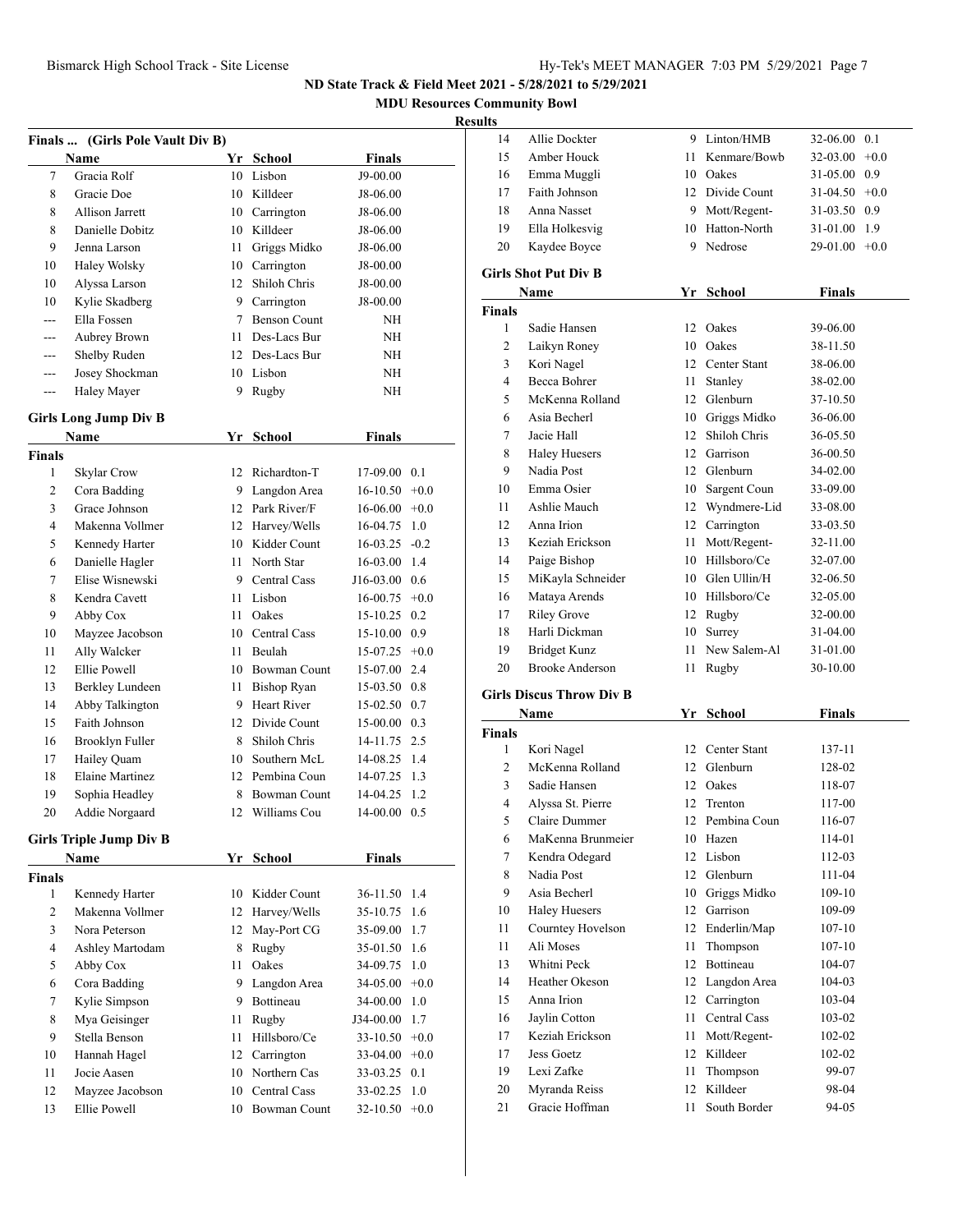## **MDU Resources Community Bowl**

# **Results**

| Finals         | (Girls Discus Throw Div B)                       |    |                 |               |      |
|----------------|--------------------------------------------------|----|-----------------|---------------|------|
|                | Name                                             |    | Yr School       | <b>Finals</b> |      |
| 22             | Delaney Hankel                                   | 8. | South Prairi    | 93-07         |      |
|                | <b>Girls Javelin Throw Div B</b>                 |    |                 |               |      |
|                | Name                                             | Yr | <b>School</b>   | Finals        |      |
| Finals         |                                                  |    |                 |               |      |
| $\mathbf{1}$   | Kendra Odegard                                   |    | 12 Lisbon       | 142-02        |      |
| $\overline{2}$ | Kinsey Zuroff                                    | 11 | Beulah          | 132-08        |      |
| 3              | Morgan Lee                                       |    | 11 Central Cass | 121-09        |      |
| 4              | Genevieve Gruba                                  |    | 10 Enderlin/Map | 116-07        |      |
| 5              | Callie Hase                                      |    | 11 Linton/HMB   | 111-07        |      |
| 6              | Meredith Romfo                                   |    | 8 Langdon Area  | 111-03        |      |
| 7              | Keziah Erickson                                  |    | 11 Mott/Regent- | 110-04        |      |
| 8              | Anna Irion                                       |    | 12 Carrington   | 106-02        |      |
| 9              | Nicole Beckley                                   |    | 12 Griggs Midko | 104-03        |      |
| 10             | Madison Rafferty                                 | 11 | Mott/Regent-    | 102-02        |      |
| 11             | <b>Brooke Anderson</b>                           | 11 | Rugby           | 101-09        |      |
| 12             | Anna Schatz                                      |    | 10 Grant County | 101-08        |      |
| 13             | Terryn Johnson                                   | 11 | Kindred         | 101-02        |      |
| 14             | Alyssa St. Pierre                                |    | 12 Trenton      | 100-07        |      |
| 15             | Lacey Bosch                                      |    | 10 Linton/HMB   | 99-00         |      |
| 16             | Tesha Sobolik                                    |    | 12 Rugby        | 97-11         |      |
| 17             | Alexa St. Pierre                                 |    | 12 Trenton      | 97-02         |      |
| 18             | Sadie Hansen                                     |    | 12 Oakes        | 96-09         |      |
| 19             | <b>Riley Grove</b>                               |    | 12 Rugby        | 96-03         |      |
| 20             | Azalea Jorgensen                                 | 11 | Oak Grove Lu    | 95-08         |      |
| 21             | <b>Kassity Meade</b>                             | 11 | Midway/Minto    | $94 - 10$     |      |
| 22             | Shelby Ruden                                     | 12 | Des-Lacs Bur    | 88-11         |      |
|                |                                                  |    |                 |               |      |
|                | Women - Div A - Team Rankings - 19 Events Scored |    |                 |               |      |
|                | 1) Bismarck Century                              |    |                 |               | 138  |
|                | 2) Fargo Davies                                  |    |                 |               | 137  |
|                | 3) Jamestown                                     |    |                 |               | 85   |
|                | 4) West Fargo                                    |    |                 |               | 60   |
|                | 5) Bismarck High                                 |    |                 |               | 51   |
|                | 6) Mandan                                        |    |                 |               | 41.5 |
|                | 7) Minot                                         |    |                 |               | 41   |
|                | 8) Bismarck Legacy                               |    |                 |               | 37   |
|                | 9) Watford City                                  |    |                 |               | 29   |
|                | 10) West Fargo Sheyenne                          |    |                 |               | 28   |

| 7) New Rockford-Sheyenne      |  |
|-------------------------------|--|
| 8) Langdon Area/Edmore/Munich |  |

| Women - Div B - Team Rankings - 19 Events Scored |    |
|--------------------------------------------------|----|
| Oakes                                            | 66 |
| Central Cass                                     | 64 |
| May-Port CG                                      | 54 |
| Rugby                                            | 52 |
| Beulah                                           | 52 |
| Shiloh Christian                                 | 41 |

11) Fargo North 21 12) Grand Forks Red River 20.5 13) Dickinson 16 14) Shanley 11 15) Williston 9 16) Bismarck St. Mary's 6 17) Wahpeton 5 18) Devils Lake 2 18) Grand Forks Central 2